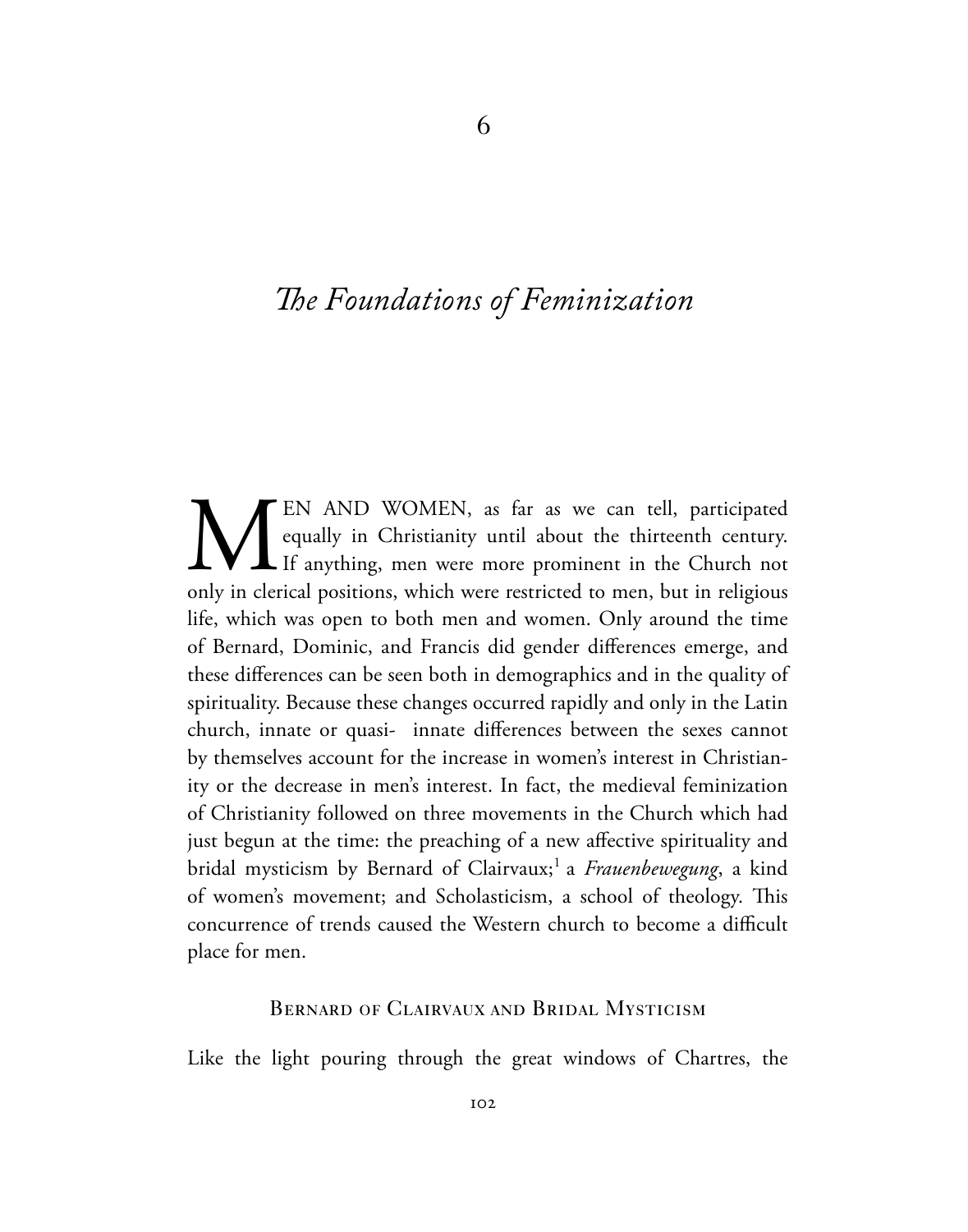brilliance of the High Middle Ages is colored by the personality of Bernard of Clairvaux. Like many great men, Bernard contained multitudes. As a monastic who united prayer and theology, he looked back to the patristic era, especially to Augustine. A monk who renounced the world, he set in motion the Crusades, whose effects are still felt in the geopolitics of Europe and the Middle East. A celibate, he introduced into Western spirituality an eroticism that developed into spiritualities he would have condemned.

Hence, Bernard was, at the same time, the instigator of religious war and the propagator of a spirituality that cultivated the affections, including the affection of eros, cleaving, if only in a small way, masculine and feminine spirituality. How men responded to his teaching I will discuss later. But Bernard's use of erotic language to describe the relationship of the soul and God was very appealing to women. Of Juliana of Mount-Cornillon, a thirteenth-century biographer wrote, "Since the writings of blessed Bernard seemed to her so full of mighty flame and sweeter than honey and the honeycomb, she read and embraced them with very much devotion, honouring this saint with the privilege of an immense love. Her whole mind was absorbed with his teaching: she took pains to learn it by heart, and fix in her memory, once and for all, more than twenty of the sermons in the last part of his commentary on the Song, there where he seems to have outstripped all human knowledge."<sup>2</sup>

The use of erotic language to describe the relation of the believer to God was not unprecedented, but Bernard, for reasons that will become clear, did not choose to acknowledge his intellectual debts. Bernard claimed that "if a love relationship is the special and outstanding characteristic of bride and groom it is not unfitting to call the soul that loves God a bride."<sup>3</sup> Realizing that this application needed defense, Bernard explained that

 although none of us will dare arrogate for his own soul the title of bride of the Lord, nevertheless we are members of the Church which rightly boasts of this title and of the reality that it signifies, and hence may justifiably assume a share in this honor. For what all of us simultaneously possess in full and perfect manner, that each single one of us undoubtedly pos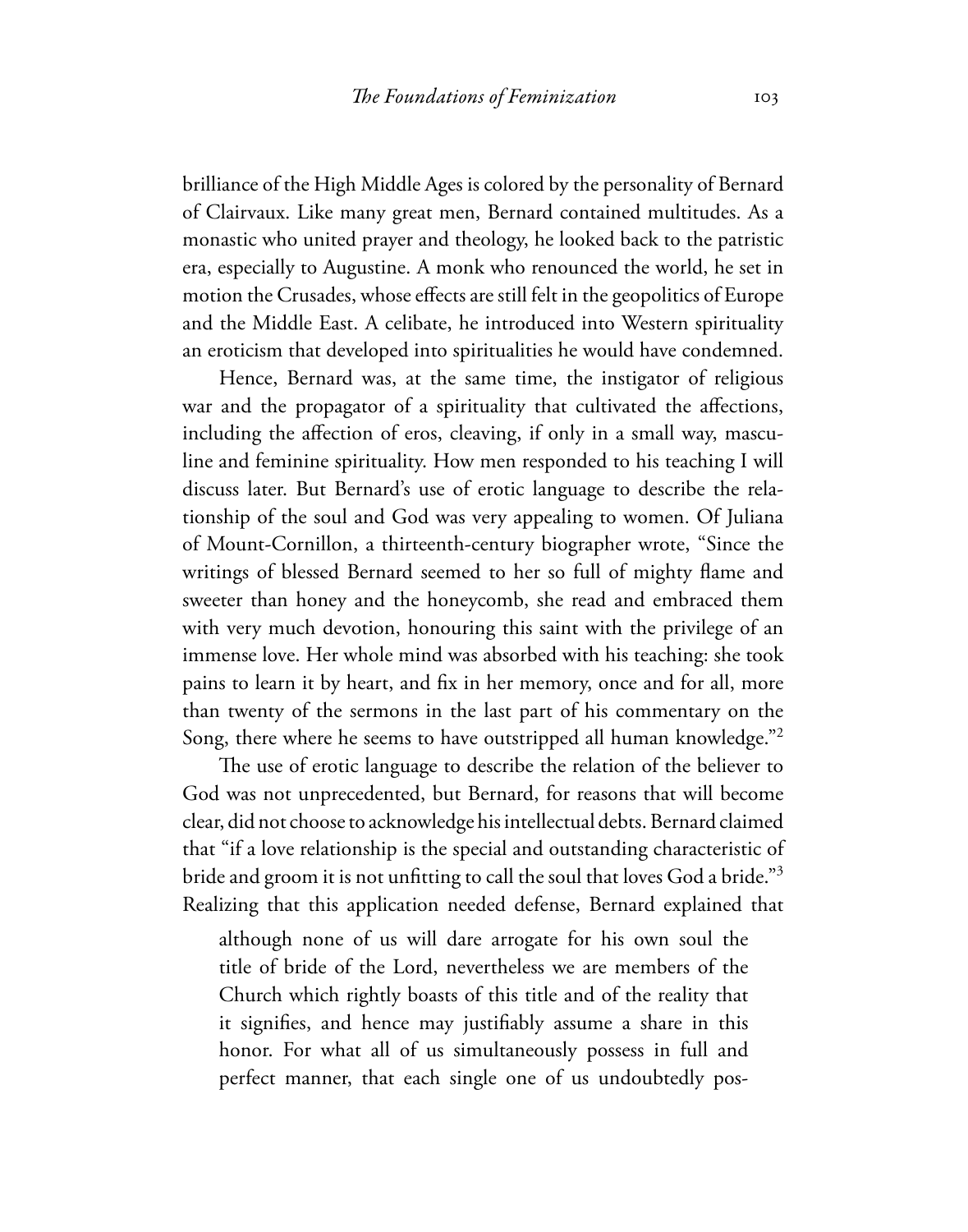sesses by participation. Thank you, Lord Jesus, for your kindness in uniting us to the Church you so dearly love, not merely that we may be endowed with the gift of faith, but that like brides we may be one with you in an embrace that is sweet, chaste, and eternal.<sup>4</sup>

Having established the principle for the use of such language, Bernard then elaborated. He referred to himself as "a woman"<sup>5</sup> and advised his monks to be "mothers"—to "let your bosoms expand with milk, not swell with passion"<sup>6</sup> —to emphasize their paradoxical status and worldly weakness.<sup>7</sup>

Bridal mysticism has its patristic precedent in Origen, whose heterodoxy makes him a dubious authority. Probably for this reason, Bernard neglected to acknowledge the source of his ideas in Origen. Origen's *Commentary on the Song of Songs* was "the first great work of Christian mysticism."<sup>8</sup> Following rabbinical tradition that saw the bride as Israel, Origen saw the Bride as "the Church"<sup>9</sup> or "the whole rational creation"<sup>10</sup> and also (with no explanation for the extension) as the individual soul. One suspects unexamined Platonic assumptions.<sup>11</sup>

The individualism of this interpretation was contrary to the original image of the community as bride discussed in the previous chapter. Yet Origen was very influential, and the ecclesiological interpretation of the *Song* slowly gave way to the individual interpretation in which the soul of the Christian is the bride: "the individual soul of the mystic takes the place of the Church collective."<sup>12</sup>

Origen recognized the dangers of sensuality in his interpretation: "Do not suffer an interpretation that has to do with the flesh and the passions to carry you away."13 The *Song of Songs* for Origen is about "the soul that seeks nothing bodily, nothing material, but is aflame with the single love of the Word."14 The soul as the bride of God is an allegory in Origen and Bernard, but the allegory cannot be extended to the individual soul precisely because it is individual. In the New Testament, the bride is the Church. Even worse, this allegory was taken up into the increasing humanization of the relationship of the Christian and Christ, and the *individual* Christian person, body and soul, came to be seen as the bride of Christ. Thus,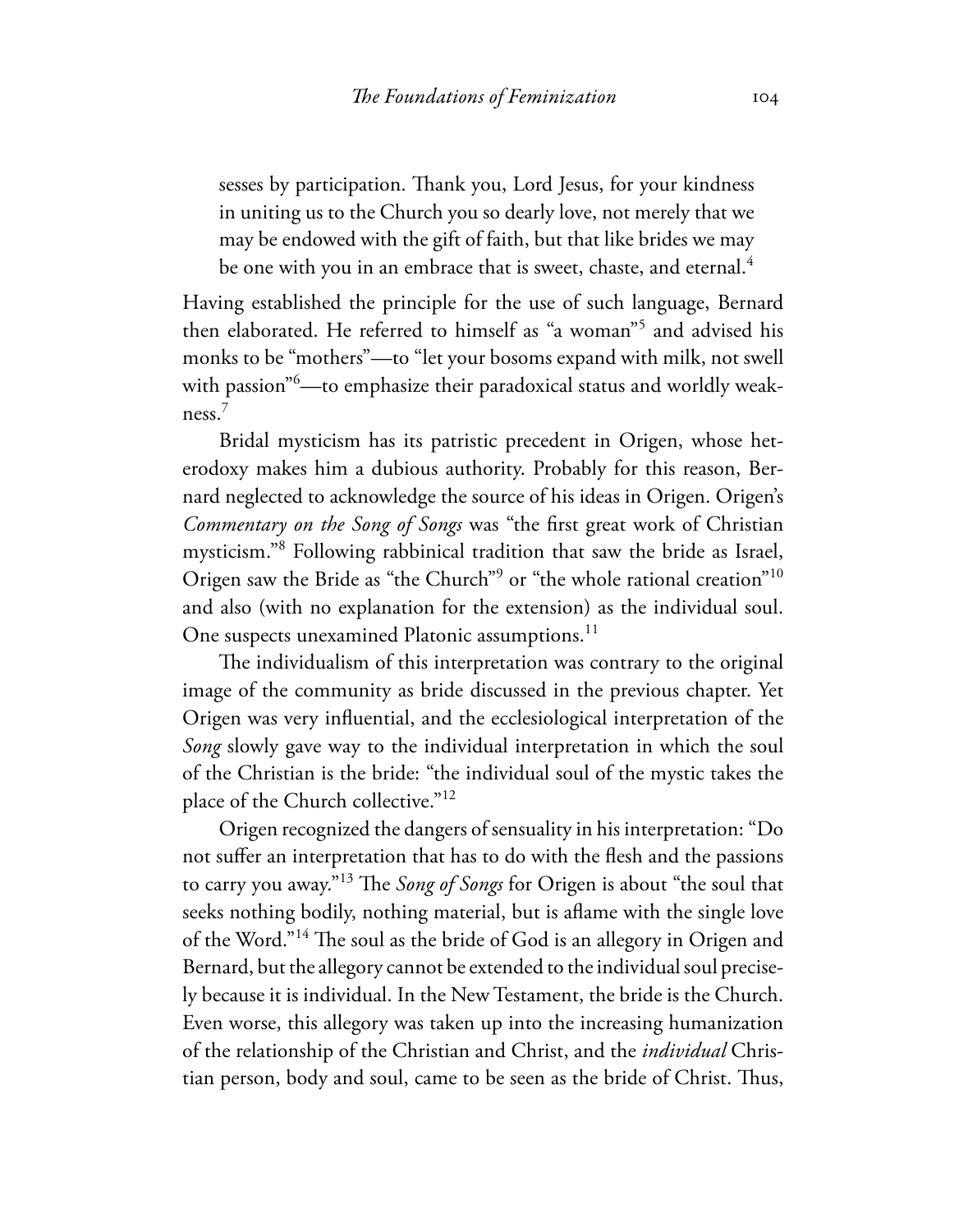sensuality and spirituality joined hands. Female mystics took the language to heart, and developed "the sensual imagery" in the *Song of Songs* "much more openly than ... in the official interpretation."15 As Barbara Newman points out, "women with a talent for sublimation need not even give up their eroticism. Beginning in the twelfth centtury and increasingly thereafter, the brides of Christ were not only allowed but encouraged to engage in a rich, imaginative playing-out of their privileged relationship with God. Christ as a suffering, almost naked young man, was an object of the devotion of holy women."16 This bridal status of holy women gave them an added cachet in the male imagination. As Abelard wrote to Heloise, she began to outrank him "on the day she became the bride of his lord while he remained a mere servant."<sup>17</sup>

Because of this extension of the metaphor of the *Song of Songs*, Bernard and the mystics who followed him used the language of marriage to describe the conformity of the soul to Christ, the transformation into Christ, and the deification of the Christian. Bernard believed that marriage was the highest type of human love and was therefore an apt symbol for the love of God and the soul. Likewise, Beatrice of Nazareth felt that "the divine Spirit modeled her soul according to his own image, and conformed it very appropriately to his own likeness with some proportional harmony" and speaks of this process as a "divine embrace and union."18 Bridal mysticism with its implicit eroticism came to be the principal way in which the union of Christ and the soul was expressed, and it united with penitential practices. Ernest McDonnell summarizes the medieval development: "Without ceasing to be a means of expiating sins and suppressing unruly passions, penitential practices were more and more inspired and illuminated by the idea of *conformatio* or *configuratio* with the suffering leader of mankind, with the crucified Christ. With literal following of His acts and words as the basis of everyday life, these *mulieres sanctae* desired not merely to conform but actually to relive the passion, in all its excruciating horror."<sup>19</sup>

The language that expressed the union of the soul and God in erotic terms was highly congenial to women. As Valerie M. Lagorio in her survey of mystical literature concludes, "in the works of the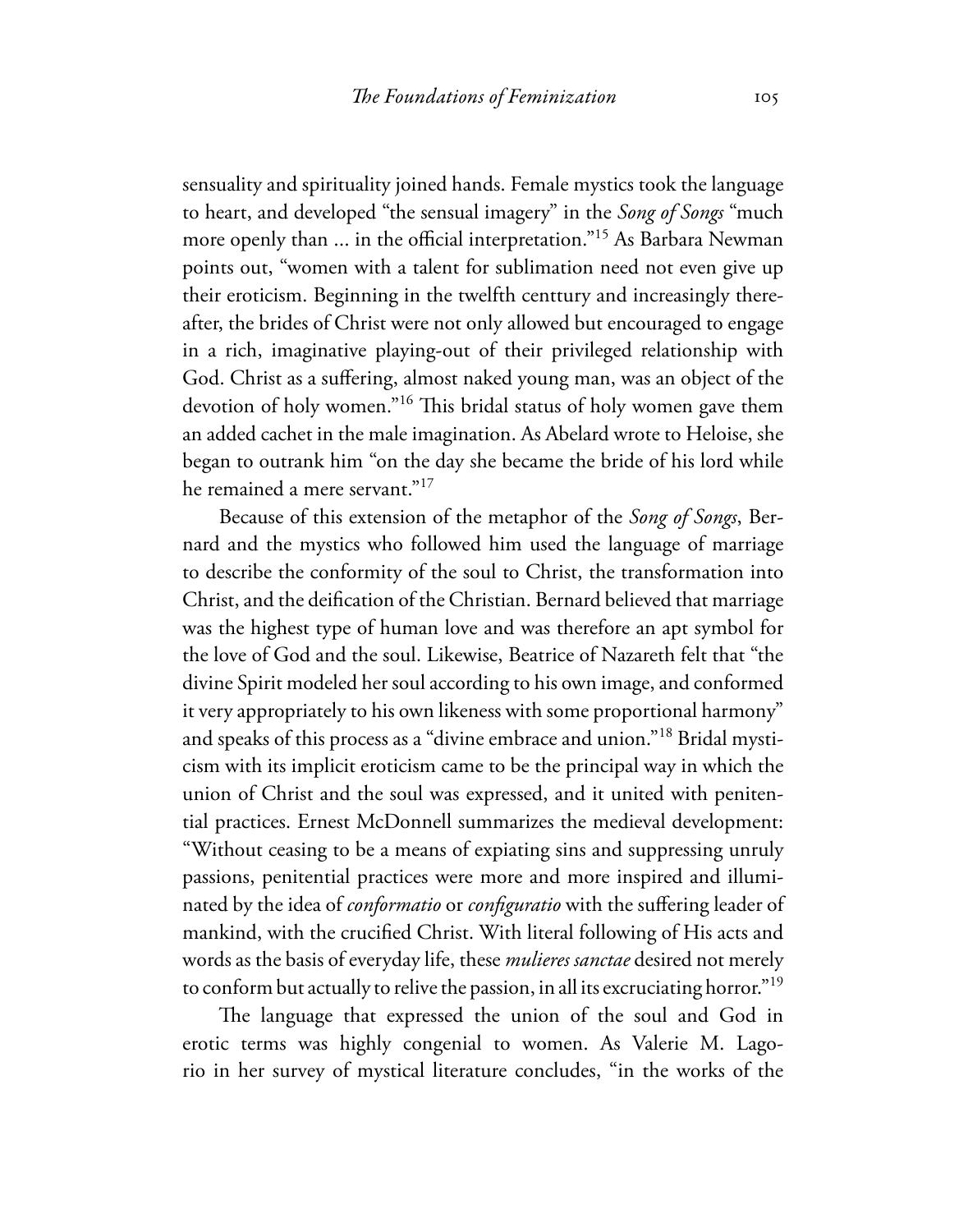women visionaries, one notes the prevalence of *Brautmystik*, the love affair between Christ and the soul, leading to espousal and marriage."<sup>20</sup> Birgitta of Sweden usually referred to herself in the third person as "the bride."<sup>21</sup> After 300 in Germany, "It was chiefly among women . . . that the *Brautmystik* was received with fervor."22 Mechtilde had a vision of Gertrude of Helfta: "[Mechtilde] saw the Lord Jesus as a Spouse, full of grace and vigor, fairer than a thousand angels. He was clad in green garments that seemed to be lined with gold. And [Gertrude] for whom [Mechtilde] had prayed was being tenderly enfolded by his right arm, so that her left side, where the heart is, was held close to the opening of the wound of love; she for her part was seen to be enfolding him in the embrace of her left arm."<sup>23</sup> Medieval eros, which delighted in bright colors and knights who received wounds of love, is prominent here. Christ had revealed himself to Gertrude "a youth of about sixteen years of age, handsome and gracious. Young as I then was, the beauty of his form was all that I could have desired, entirely pleasing to the outward eye."24 Hildegard of Bingen carries the erotic imagery a little farther in her song "O dulcissime amator," in which she addresses Christ: "O sweetest lover, sweetest embracer. . . . In your blood, we are joined to you, with nuptial rites, scorning men, and choosing you."25

For Hildegard, and many others,  $26$  the bridal union of the soul and Christ is not simply higher than earthly marriage; it replaces it and takes on some of the physical eroticism of the missing sexual union. Margaret Ebner feels Jesus pierce her "with a swift shot (*sagitta acuta*) from His spear of love."27 She feels her spouse's "wondrous powerful thrusts against my heart,"28 and she complains that "[s]ometimes I could not endure it when the strong thrusts came against me for they harmed my insides so that I became greatly swollen like a woman great with child."29 Jesus spoke to her these words: "Your sweet love finds me, your inner desire compels me, your burning love binds me, your pure truth holds me, your fiery love keeps me near. . . . I want to give you the kiss of love which is the delight of your soul, a sweet inner movement, a loving attachment."<sup>30</sup> She had learned of this kiss from Bernard: "I longed for and greatly desired to receive the kiss just as my lord St. Bernard had received it."31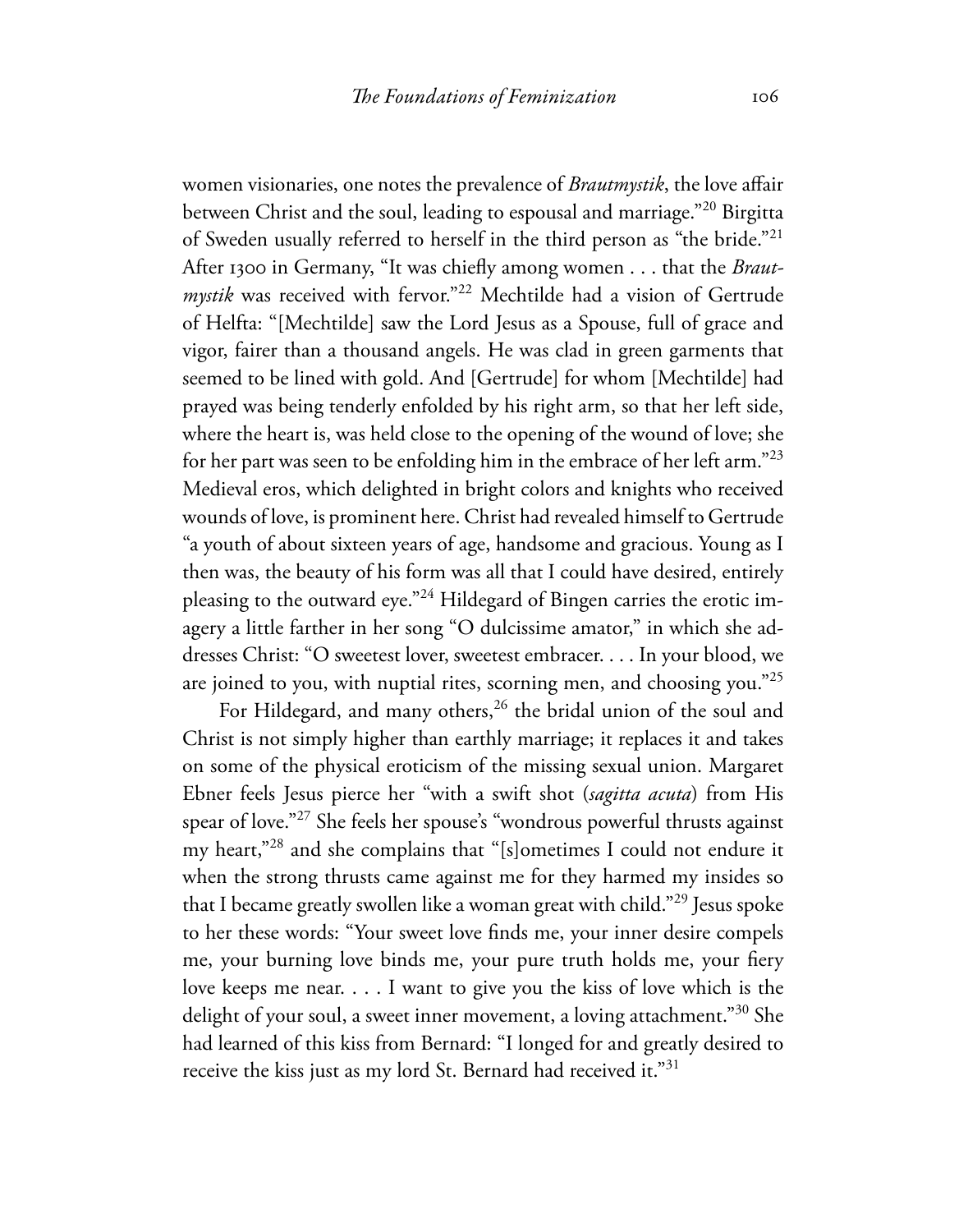Henry Suso, whose writings were known to Margaret, demonstrates the convolutions that men had to undergo to adapt this language to their spiritual situation. In the *Little Book of Eternal Wisdom*, the Servitor (an aspect of Suso) speaks of the "strange longing"32 he feels for Wisdom, whom he sees as feminine, Sapientia. But then the Servitor says of himself that "the heavenly Father created me more lovely than all mere creatures and chose me for his tender, loving bride."33 Wisdom then addresses the Servitor: "I place the ring of our betrothal on your hand, clothe you in the best garments, furnish you with shoes and confer on you the engaging name of bride, to have and to hold forever."34 Revelation becomes a love affair. Wisdom says to the loving soul, "every sentence of Holy Scripture is a love-letter written by me exclusively for her."35 The Eucharist becomes a love-union with the "beloved Spouse,"36 "the table of divine sweetness where lovers are nourished by love."<sup>37</sup> The Servitor says, "my heart would be satisfied," "if I were granted the grace to receive into my mouth one single drop from the open wounds of my Beloved's heart."<sup>38</sup> The connection between bridal mysticism, Eucharistic devotion, and the devotion to the Sacred Heart are all present in this passage, which has sexual overtones that sound peculiar to the masculine ear.

This tone stems from the *Song of Songs*, the "Book of Love," as Suso refers to it, and dominates in his writings.<sup>39</sup> On occasion, Suso uses other metaphors, but the blood and flowers of his mystical eroticism of suffering suffuse everything he writes. The soul languishes for love of God; God suffers for his love of the soul. Suso prays to Mary to "spread over me your rose-colored mantle, dyed with the Precious Blood of your dear child."<sup>40</sup> Although it is difficult to grasp the personality of a medieval writer, Suso may not have been a fainting, languishing *dévot* in reality. His ability to switch suddenly from raptures to sober scholastic distinctions gives the impression that he was a stolid German soul, but that he thought he ought to be like the Servitor, ravished with love-longing.

In the few later mystical writings by male writers, the bridal metaphor is not dominant, but nothing of equal emotional intensity replaces it. Catholic mystics, such as Theresa of Avila and John of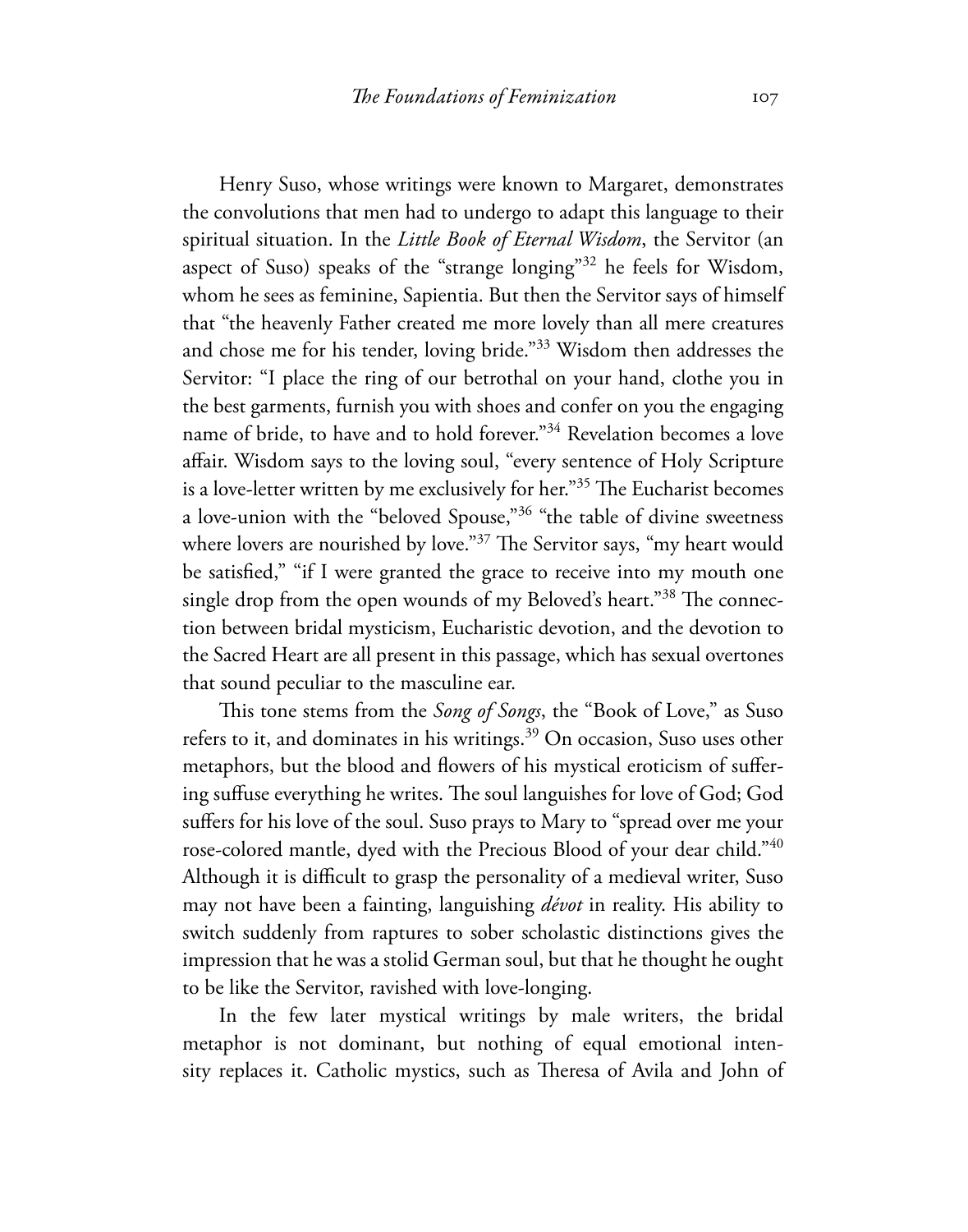the Cross, employed bridal metaphors through the Counter-Reformation. John of the Cross was a great poet, and he handles the metaphor of the soul as bride with great skill. Thus, the incongruity of the metaphor is softened, but remains nonetheless.<sup>41</sup> Denys Turner summarizes the result of the predominance of bridal mysticism: "The Western Christian has traditionally been a female soul in love with her Bridegroom."<sup>42</sup>

## The Medieval Women's Movement

Male mortality in almost all societies is consistently higher than female mortality, despite the dangers of childbirth; but in the high Middle Ages the ratio of women to men may even have increased.<sup>43</sup> Society was confronted with the problem of a large number of unmarried women who had to support themselves, who did not live in households headed by men, and who developed a culture that had a feminine character. This was the *Frauenbewegung*, the women's movement.<sup>44</sup>

Women also had a new freedom of movement. After the twelfth century, society was orderly enough to allow women to live and travel on their own. Chivalry, the Peace of God, and growing commerce provided women sufficient security that they could visit famous shrines, such as the tomb of St. Thomas of Canterbury, and travel to hear famous preachers. But these preachers were often heretics. The Cathars were a constant danger, and new heresies threatened the church: "For the thirteenth-century Guglielmites, women were the only hope for the salvation of mankind."45 The influence of such heresies among women drew the attention of church authorities to the lack of pastoral care for women not members of a household.

Women also responded in great numbers to the new spirituality preached by Bernard, but the Cistercians were appalled. R. W. Southern observes that "no religious body was more thoroughly masculine in its temper and discipline, than the Cistercians, none that shunned female contact with greater determination or that raised more formidable barriers against the intrusion of women."46 Never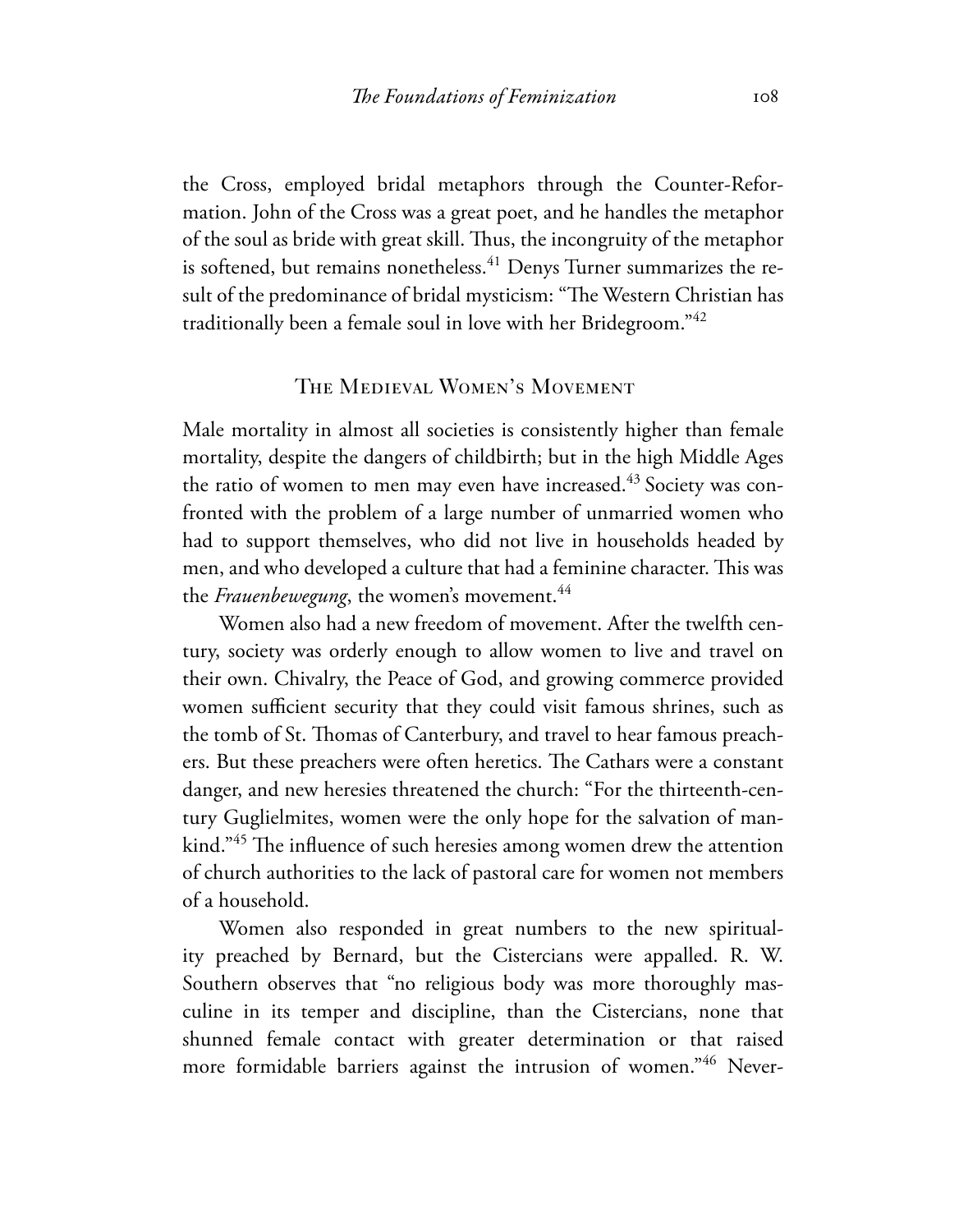theless, "the Cistercians' efforts to limit the number of nunneries joining the order proved unavailing."47

The new mendicant orders were also caught in this tidal wave of women. St. Francis of Assisi, in a somewhat uncharacteristic tone, observed, according to Thomas of Pavia, "the Lord has taken away wives from us, but the devil has given us sisters."48 St. Dominic tried to keep his followers away from women. The earliest constitutions, written before Dominic's death in 1221, prohibit Dominicans from undertaking the *cura monialum*, the spiritual direction of women.<sup>49</sup> This prohibition seems not to have been based on Dominic's concern with preserving the Dominicans' celibacy, but on his fear that his followers would be overwhelmed by women's demands for attention and neglect their preaching to men.<sup>50</sup> In the end, the Papacy commanded the new orders, their reluctance notwithstanding, to take on the spiritual direction of women.<sup>51</sup> The secular clergy were generally corrupt, unlearned, and unimpressive; the monastic and mendicant orders were zealous, learned, and well respected. Women, despite the wishes of Francis and Dominic, became the main audience for the new mendicant orders. When Henry, the first Dominican prior of Cologne, died, he was mourned by "the women of Cologne."<sup>52</sup>

Even the veneration of saints was affected. The saints of the central Middle Ages, dominated by the Benedictines, tended to be men.<sup>53</sup> "Eleventh- and twelfth-century Christendom was a man's world."54 This changed rapidly in the thirteenth century. The saints of the High Middle Ages, after 1250, tended to be clerics or women,<sup>55</sup> but "by the end of the Middle Ages, the lay male saint had virtually disappeared."56 In the thirteenth century, the proportion of women anchorites also suddenly increased.57

This massive influx in the thirteenth century of women into religious life, whether in association with men's orders or as Beguines, did not escape notice. Caroline Bynum notes approvingly that

 in contrast to the central Middle Ages, in which few female monasteries were founded, the twelfth- and thirteenth-century search for the *vita apostolica* attracted so many women to a spe-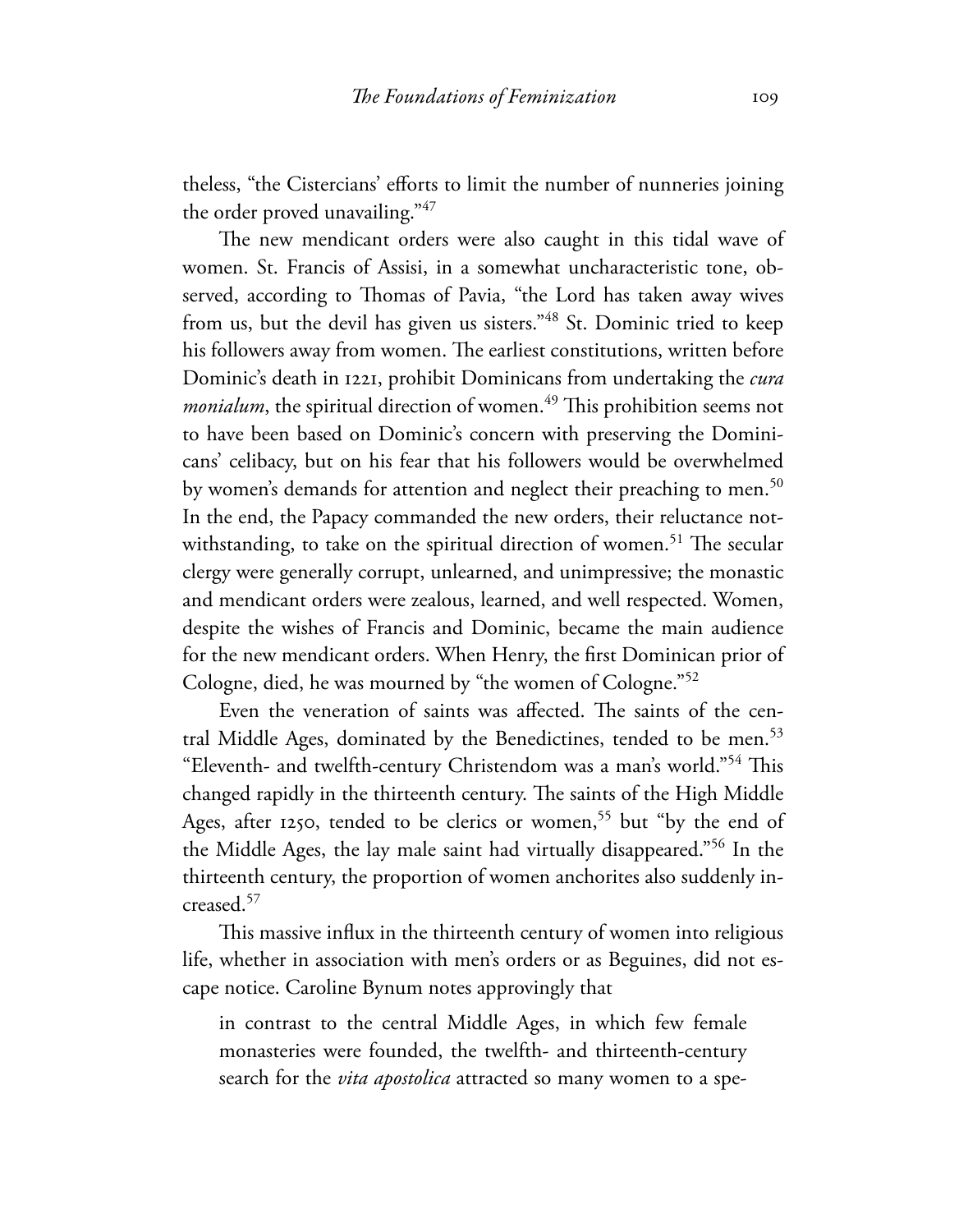cialized religious life that contemporary chroniclers themselves commented upon the phenomenon, sometimes with admiration and sometimes with trepidation. Women flocked to wandering preachers, like Norbert of Xanten and Robert of Arbrissel, and these preachers founded monasteries for them, never intending to establish bands of itinerant female evangelists. The number of Praemonstratensian and Cistercian houses for women grew at a speed that alarmed their orders.<sup>58</sup>

All classes were affected by this change: "The most spectacular manifestation of the sociological transfer of spirituality ... is the transformation of an almost entirely male monopoly to an ever-increasing minority, sometimes even a majority, role for women."59 Berthold von Regensburg noticed that women were more at church then men and preached to "you women, who are more merciful than men and go more willingly to church than men and say your prayers more willingly than men and go to sermons more willingly than men."60 The feminization of the church was underway.

#### **SCHOLASTICISM**

Scholasticism revived Aristotle, who supplied both a new way of thinking about the Christian faith and a new approach to the relationship of masculine and feminine. Scholasticism's locus was the university rather than the monastery, but did not differ simply in locale from the older monastic learning. Its very purpose, training clerics in the service of the Church and state, not monks to read the Scriptures and sing the praises of God, was different. Prior to the rise of the schools, theology was based in the monasteries and united prayer and thought; it was part of the *lectio divina*  and aimed at contemplation of God. The Scholastics thought according to the rules of logic and prayed according to the rules of faith, which was more and more a matter of the heart and emotions rather than the mind. Spirituality was thenceforth divorced from academic theology.

Thomas Aquinas, for example, is far more detached and logical than Augustine. In Augustine, the thirst of the soul for God is always present. In Thomas's theological writings all sense of a per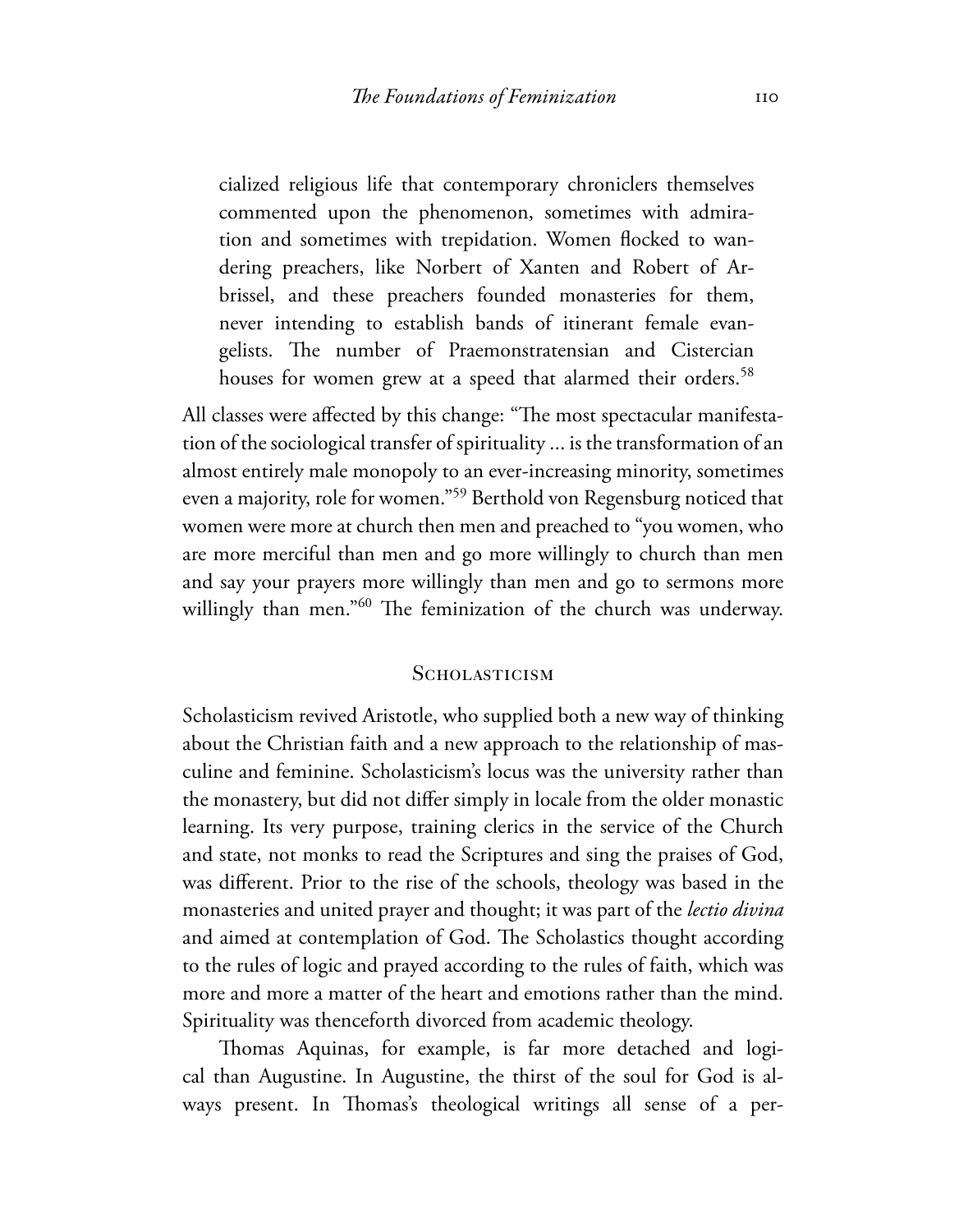sonal love for God is excluded. A skeptic or a religiously indifferent person could have argued from Thomas's premises and reached the same conclusions: "Theology henceforward claimed to be a science, and according to the Aristotelian ideal took on a speculative and even a deductive character. Like all sciences, it was disinterested; it was no longer concerned with nourishing the spiritual life, as the monastic theologians would have it do."<sup>61</sup> This split harmed both theology and the spiritual life, for neither profited by "the divorce between theology (now definitely a science) and mysticism, or at least the spiritual life. The province of the latter would then be purely religious sentiment."<sup>62</sup> Medieval theologians were of course believers, but a rift had been created, and the chasm would eventually open so wide that it is no longer surprising to have unbelieving professors of theology who leave religious practice to the simple *dévot*, who prays and pays the bills.

## The Feminine as Receptive

The Scholastics, as Prudence Allen has shown in *The Concept of Woman*, rediscovered and Christianized the Aristotelian analysis of the female. Aristotle followed Pythagoras in organizing reality into polar opposites, qualities that implied the existence of opposite qualities inferior to the first. As Aristotle observed in the *Metaphysics*, in a pair of contraries, one is the privation of the other: limit implies absence of limit, odd implies even, right implies left, rest implies motion, good implies bad, light implies dark, and male implies female.<sup>63</sup> Aristotle was especially interested in the contraries of form and matter, and he placed the male on the side of form, the female on the side of matter: "The female always provided the material, the male that which fashions it."64 As the giver of form, man rules; as the matter that is given form, the woman obeys.

In the order of nature, the woman is therefore inferior to the man. Nevertheless, in the order of grace, Christian Aristotelians taught, the woman is above the man, precisely because of her natural inferiority: "Mary . . . herself became a kind of material for the formative power of God. Her perfect identity as nonresistant material